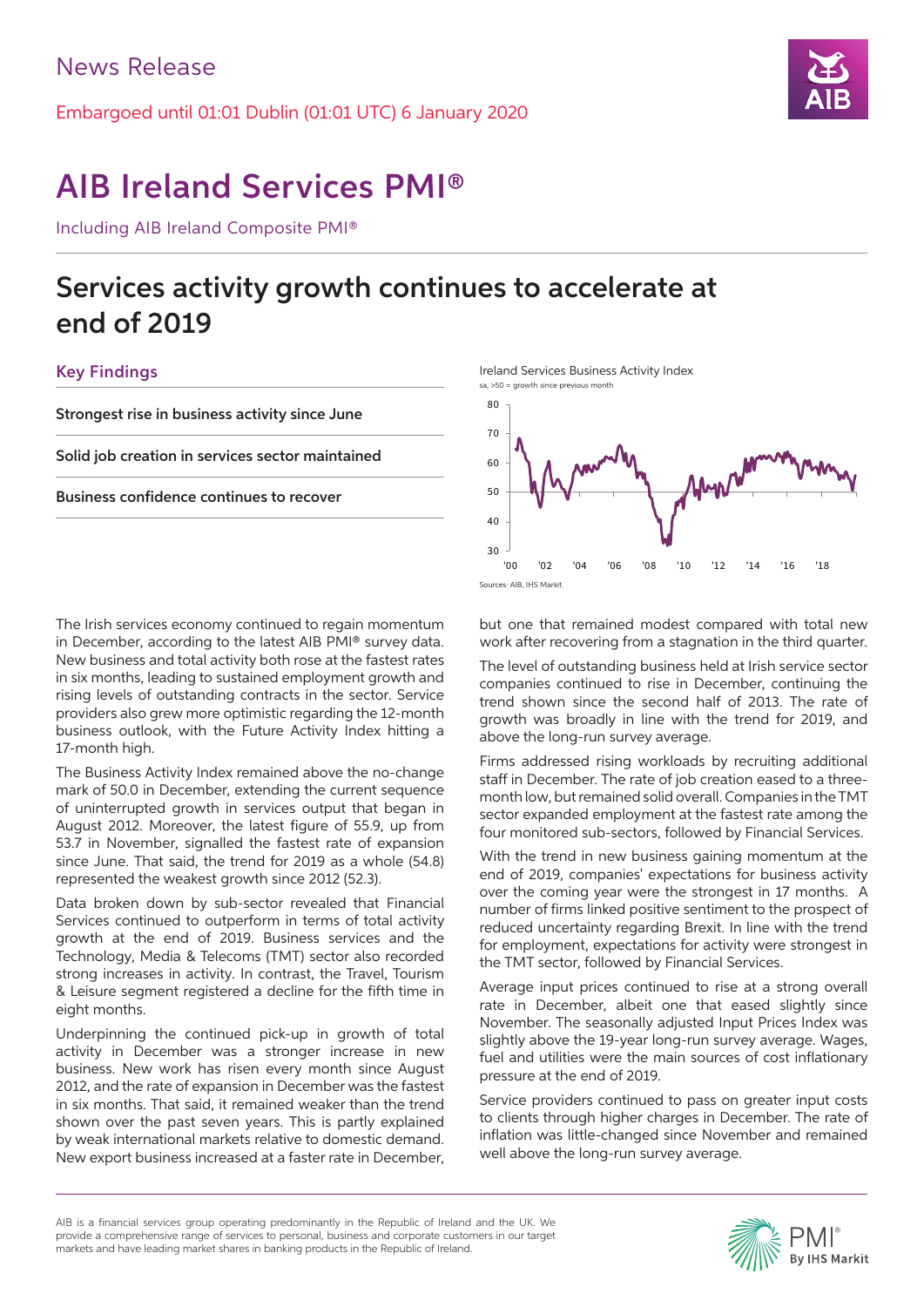

## AIB Ireland Composite PMI®

## Private sector output growth accelerates to six-month high in December

Composite Output Index



Sources: AIB, IHS Markit.

The Composite Output Index\* rose to 53.0 in December, from 52.0 in November. The latest figure signalled the sharpest rate of economic growth in six months, and was in broadly in line with the trend for 2019 as a whole (52.9). This was, however, the weakest annual average since 2012, during the eurozone sovereign debt crisis.

The stronger increase in overall output reflected a faster expansion of the service sector, where activity rose by the most since June. In contrast, manufacturing production fell for the second month running, and at a faster rate.

Private sector new business increased at the fastest rate in seven months in December. This also reflected service providers, as manufacturing new orders declined following mild growth in October and November.

Although output growth strengthened in December, jobs were added at the weakest rate since May 2013. Moreover, manufacturers trimmed staff for the second month running.

Private sector firms in Ireland were increasingly optimistic regarding growth prospects for 2020 in December. The Future Output Index rose to a seven-month high, reflecting stronger readings for both the manufacturing and services sectors.

\*Composite PMI indices are weighted averages of comparable manufacturing and services PMI indices. Weights reflect the relative size of the manufacturing and service sectors according to official GDP data. The Composite Output Index is a weighted average of the Manufacturing Output Index and the Services Business Activity Index.

### Comment

Oliver Mangan, AIB Chief Economist, commented:

*"The AIB Services PMI business activity index hit a 6-month*  high of 55.9 in December, signalling a strong finish to the *year for the sector. Thus, the rebound seen in November has continued – the index rose to 53.7 in that month, up from a seven year low of 50.6 in October.* 

*"The recovery in activity has been driven by stronger domestic orders in particular, with a pick-up in new export orders also helping. Total new orders rose at their strongest pace since June. Rising orders and activity levels mean that service providers are experiencing increasing backlogs and boosting their workforces, with employment continuing to grow at a solid pace.* 

*"Business activity grew very strongly in Financial Services (16-month high), Business Services (six-month high), and Technology/Media/Telecoms (seven-month high) during December. The fourth sector covered in the survey, Transport/Tourism/Leisure, saw strong growth in new orders.* 

*"Meanwhile, there was a further sharp improvement in*  business confidence, with expectations for business activity *over the coming year climbing to a 17-month high. A number*  of firms linked the improving confidence levels to reduced *Brexit uncertainty.* 

*"Overall then, this report indicates that the Irish services*  sector finished 2019 in very good shape, despite the *challenges posed by Brexit uncertainty and weakening global growth. Nonetheless, the rate of expansion in the*  services sector in 2019 as a whole, though impressive, was the slowest since 2012, indicating that external headwinds *did dampen activity somewhat last year."*